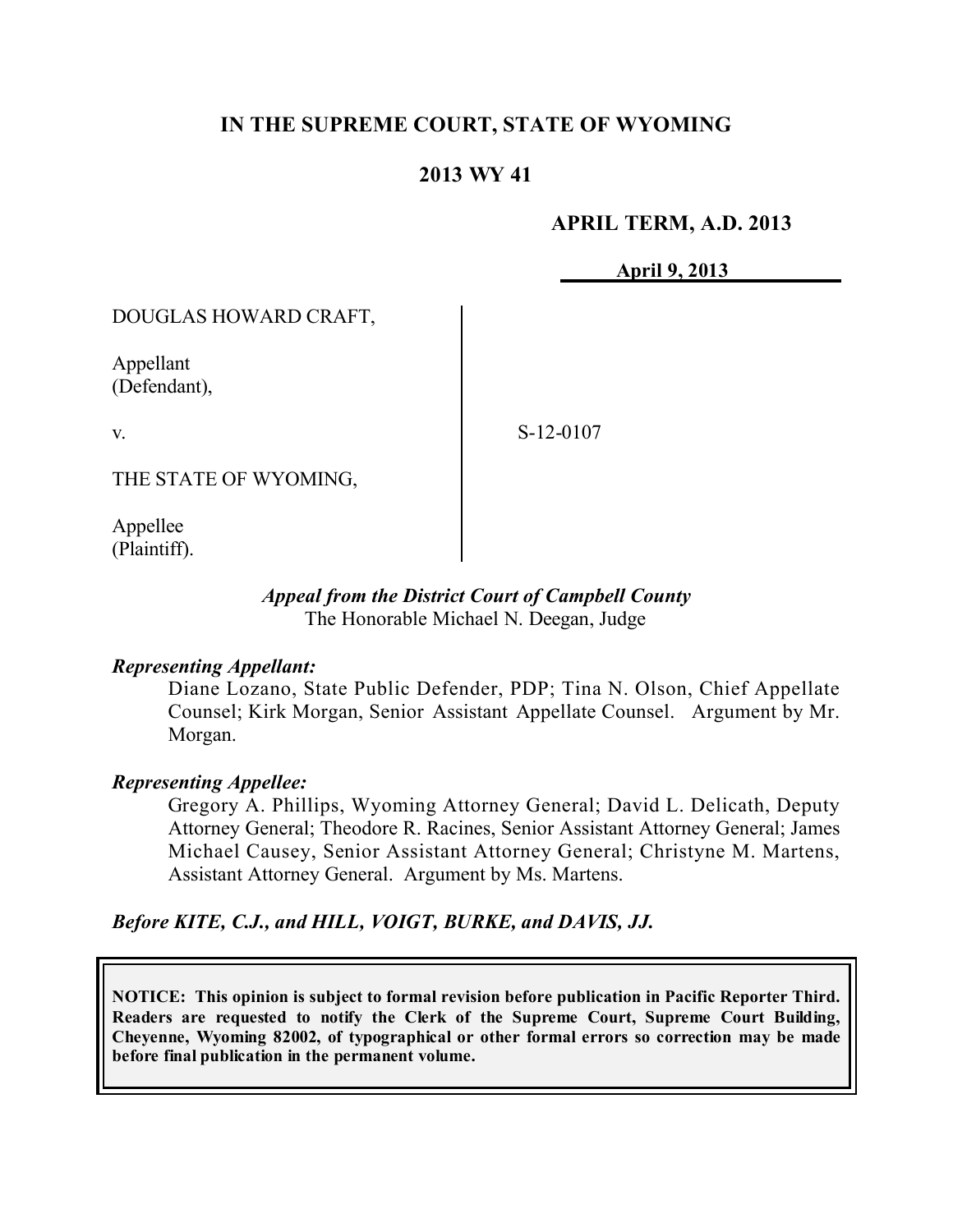# **KITE, Chief Justice.**

[¶1] Douglas Howard Craft was convicted of two counts of first degree sexual abuse of a minor and one count of second degree sexual abuse of a minor upon his three daughters. He appeals, claiming the prosecutor committed misconduct when he questioned a witness about an exhibit that was not admitted as evidence, there was a fatal variance between the charges in the information and the charges proven at trial and the district court abused its discretion when it prohibited his expert witness from testifying about his opinion on what type of sexual abuse allegations were made in this case. Finding no error, we affirm.

## **ISSUES**

[¶2] Mr. Craft presents the following issues on appeal:

I. Did prosecutorial misconduct occur when the prosecutor questioned witnesses on an exhibit he did not intend to submit into evidence?

II. Concerning two of the victims, PC and AXC, was there . . . a fatal variance between the charges alleged and the charges proven at trial?

III. Did the trial court abuse its discretion when it prohibited Mr. Craft's expert witness from providing an opinion as to which class the allegation of sexual abuse falls within?

The State presents essentially the same issues but phrased differently.

# **FACTS**

[¶3] Mr. Craft is the father of three daughters, AXC, ALC and PC. AXC and ALC are twins and were born in March 2001. PC was born in February 2002, making her just eleven months younger than the twins. Mr. Craft and the girls' mother were divorced, and in 2009 and 2010, he took the girls for weekend visitations at his home.

[¶4] On August 24, 2010, AXC reported to her mother that Mr. Craft had put his penis in her bottom. The mother contacted law enforcement the next day, and a detective arranged for the girls to undergo forensic interviews. During the forensic interviews, each girl separately stated that Mr. Craft had put his penis in her bottom. A few days after the interviews, detectives questioned Mr. Craft and he confirmed that he cuddled with the girls in bed and he may have had an erection at the time.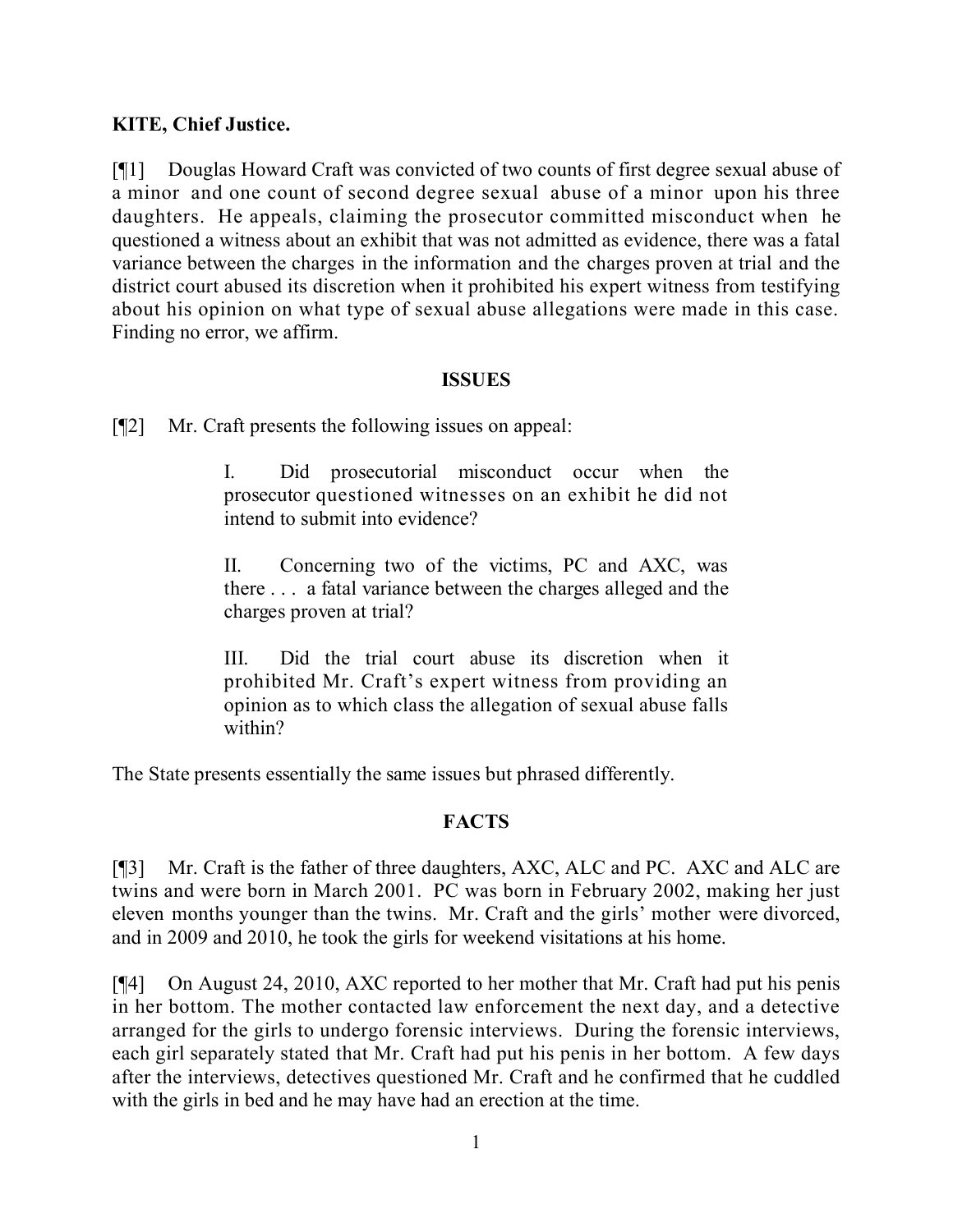[¶5] Mr. Craft was charged with three counts of first degree sexual abuse of a minor in violation of Wyo. Stat. Ann. § 6-2-314(a)(ii) (LexisNexis 2011),<sup>1</sup> one involving each girl. The information stated that the crimes occurred "[o]n or between March 2009 and March 2010." The matter went to trial and each of the victims testified. AXC and PC gave differing testimony as to when the abuse occurred. The video recordings of the victims' forensic interviews were also admitted into evidence and played for the jury.

[¶6] When ALC testified at trial, she could not identify Mr. Craft in the courtroom. Over defense counsel's objection, the district court allowed the State to show ALC a photograph, which she identified as being of her father. A detective later testified the photograph was of Mr. Craft and it was taken in August 2010.

[¶7] The defense called Dr. Terence Campbell, a forensic psychologist, as its expert witness. He testified that there are three types of sexual abuse allegations—confirmed, fabricated and false. Defense counsel asked Dr. Campbell which type of allegation was made in this case and the prosecutor objected, stating that such testimony would invade the province of the jury. The district court sustained the objection, but Dr. Campbell went on to testify at length about his opinions and the specific facts of the case.

[¶8] In his initial closing argument, the prosecutor did not refer to ALC's and the detective's identification of Mr. Craft in the photograph. However, after defense counsel reminded the jury that ALC could not identify Mr. Craft in the courtroom, the prosecutor stated in rebuttal that ALC had identified the subject in the photograph as her father and the detective confirmed the photo was of Mr. Craft.

[¶9] The jury found Mr. Craft guilty of first degree sexual abuse of a minor for the counts involving ALC and AXC and second degree sexual abuse of a minor for the count pertaining to  $\overline{PC}^2$ . After denying Mr. Craft's renewed motion for judgment of acquittal

Wyo. Stat. Ann. § 6-4-402 (LexisNexis 2011) defines the crime of incest and states that it may be committed by sexual intrusion or contact with a "descendent."

<sup>2</sup> The jury was instructed on the lesser included crime of second degree sexual abuse under Wyo. Stat. Ann. § 6-2-315(a)(iii) (LexisNexis 2011).

 $\overline{a}$ <sup>1</sup> Section 6-2-314(a)(ii) states:

<sup>(</sup>a) An actor commits the crime of sexual abuse of a minor in the first degree if:

<sup>. . .</sup> . (ii) Being eighteen (18) years of age or older, the actor inflicts sexual intrusion on a victim who is less than eighteen (18) years of age, and the actor is the victim's legal guardian or an individual specified in W. S. 6-4-402[.]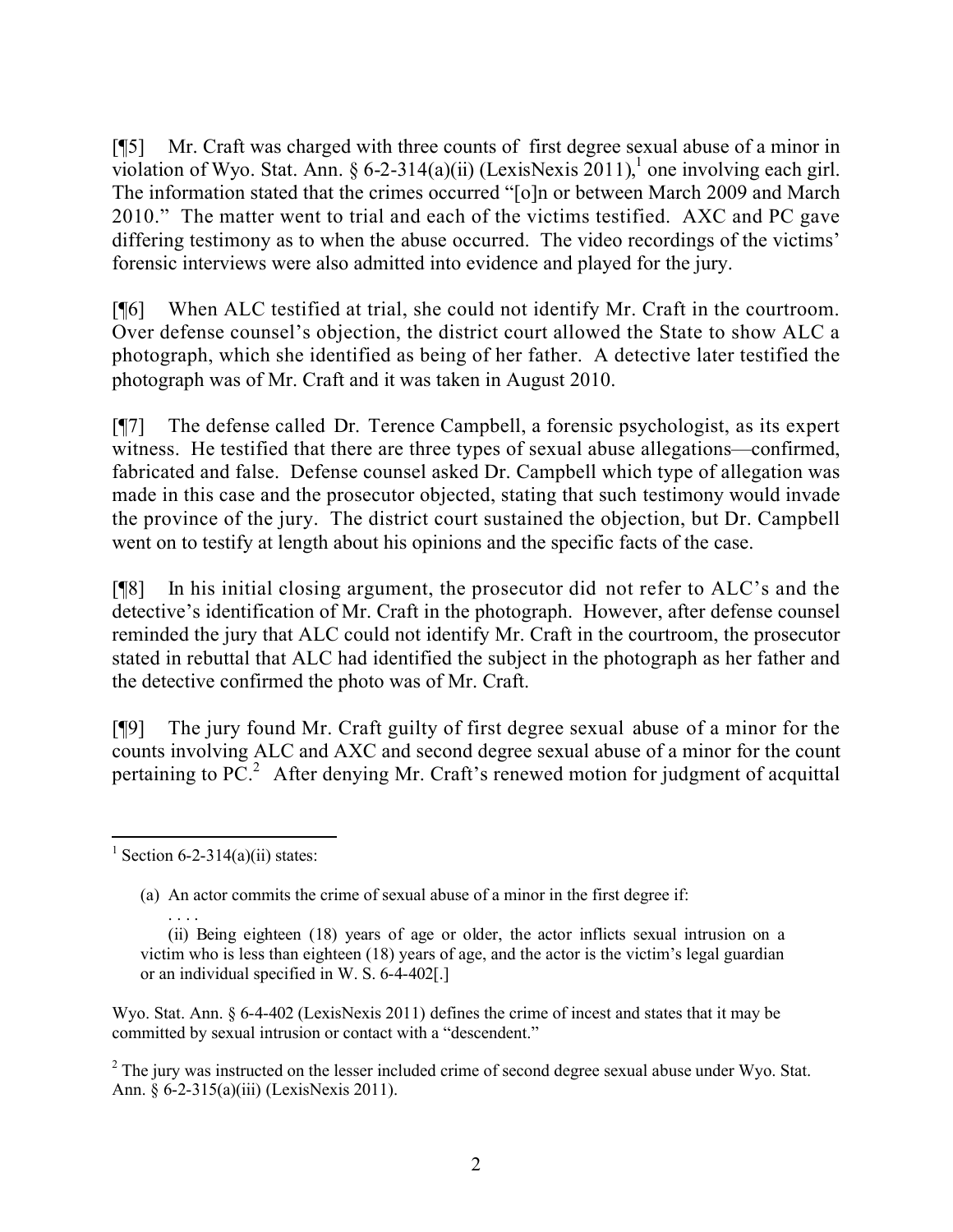and motion for a new trial, the district court sentenced Mr. Craft to serve consecutive sentences of ten to fifty years on each first degree conviction and ten to twenty years on the second degree conviction. Mr. Craft appealed.

# **DISCUSSION**

## *1. Identification of Defendant Through Photograph*

[¶10] Mr. Craft claims the prosecutor committed misconduct by having ALC and the detective identify him from a photograph that was not admitted into evidence and then commenting on it during closing arguments. In general, we review claims of prosecutorial misconduct for plain error if no objection was made at trial or for harmless error if an objection was lodged. *Butcher v. State,* 2005 WY 146, ¶ 38, 123 P.3d 543, 554 (Wyo. 2005). The State maintains, however, that this issue is not properly raised as prosecutorial misconduct because the prosecutor acted in accordance with the trial court's rulings.

[¶11] The trial was held in January 2012. When ALC was unable to identify Mr. Craft in the court room, the prosecutor asked to approach the bench and proposed to have her look at a photograph of the defendant which was taken around the time of his arrest. ALC had previously testified that she had not seen Mr. Craft at all during that school year and little during the previous year. Defense counsel objected on the grounds that the question had been "asked and answered" because ALC had already stated she could not identify her father in the court room and the photograph had not been listed as an exhibit by the State. The district court overruled the objection and the prosecutor asked ALC if she could identify the person in the photograph, which was marked as State Exhibit 4 but was not introduced into evidence at the trial or shown to the jury. ALC stated the man in the photograph was "[m]y dad." A detective testified later, over defense counsel's objection that the photograph was not listed as an exhibit or provided during discovery, that it was of Mr. Craft and was taken in August 2010. The defense did not object when the State referred to the photograph in its rebuttal closing argument.

[¶12] On appeal, Mr. Craft maintains the State's questioning of witnesses using the photograph and reference to it during closing argument amounted to prosecutorial misconduct. He cites to several cases he claims support the notion that it is improper for counsel to refer to exhibits not admitted into evidence—*United States v. Treadwell,* 594

 $\overline{a}$ 

 <sup>(</sup>a) Except under circumstance constituting sexual abuse of a minor in the first degree as defined by W.S. 6-2-314, an actor commits the crime of sexual abuse of a minor in the second degree if:

<sup>. . . .</sup> (iii) Being eighteen (18) years of age or older, the actor engages in sexual contact with a victim who is less than eighteen (18) years of age and the actor is the victim's legal guardian or an individual specified in W.S. 6-4-402[.]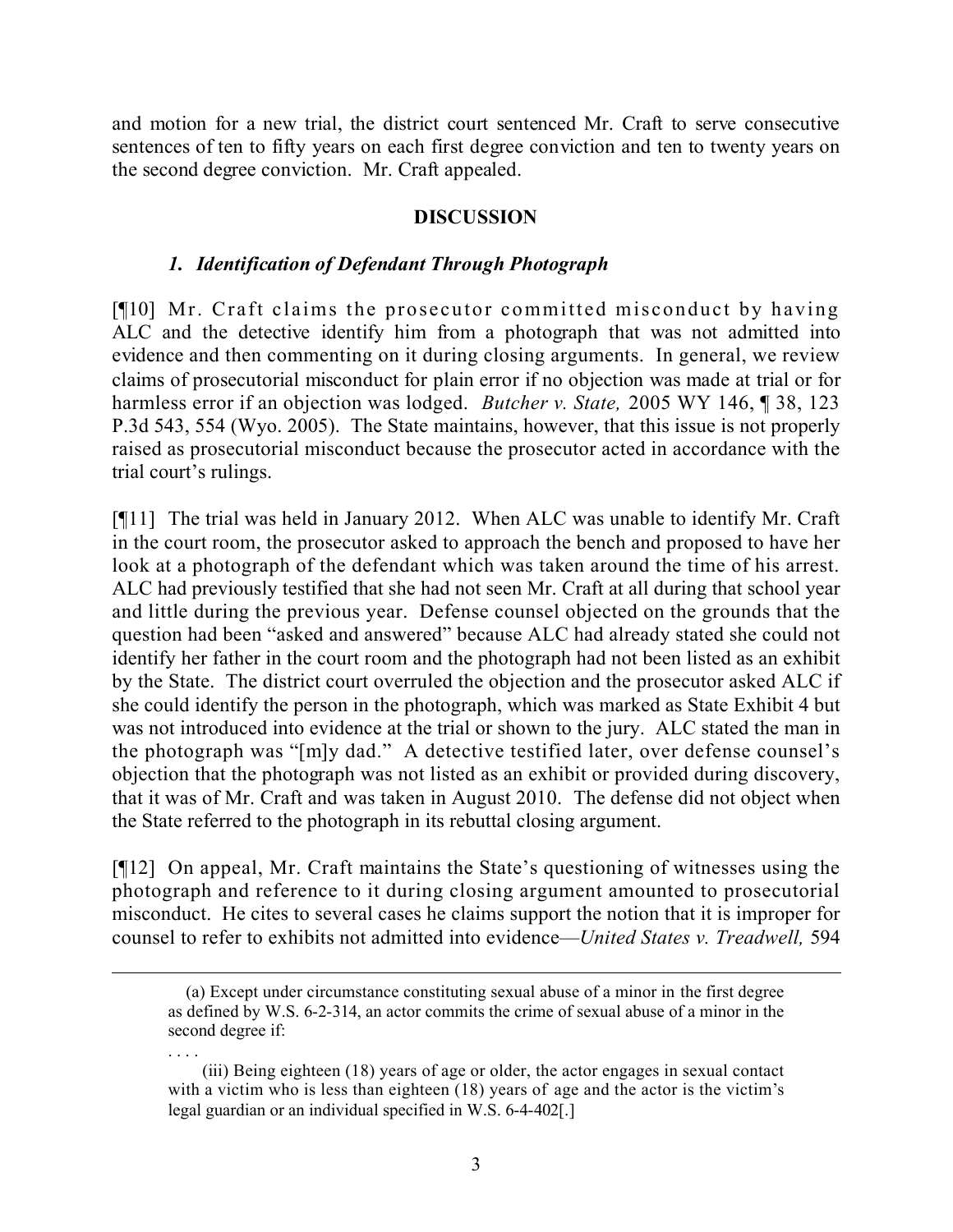F. Supp. 831 (D.D.C. 1984); *Mangan v. Broderick & Bascom Rope Co.,* 351 F.2d 24 (7 th Cir. 1965); *Gorostieta v. Parkinson,* 17 P.3d 1110 (Utah 2009). In *Treadwell,* 594 F. Supp. at 836-41, the court ruled the inadvertent submission of exhibits to the jury which were not admitted into evidence at trial did not mandate a new trial. The court specifically distinguished other cases that involved direct violation of court rulings and prejudicial error. *Id. Mangan,* 351 F.2d at 28-31, was a civil case and involved an attorney's deliberate disobedience of the district court's directive to refrain from inquiring into certain evidence. *Gorostieta,* 17 P.3d at 1118, held that a party may not question a witness about exhibits which were expressly disallowed by the court. The cases cited by Mr. Craft indicate that the attorneys committed misconduct when they violated court orders.

[¶13] In *Butcher,* ¶ 43 n.8, 123 P.3d at 556 n.8, we provided the following definition of prosecutorial misconduct:

> *Black's Law Dictionary* 1237 (7th ed.1999) defines "prosecutorial misconduct" as "[a] prosecutor's improper or illegal act (or failure to act), esp. involving an attempt to persuade the jury to wrongly convict a defendant or assess an unjustified punishment."

In the case at bar, the prosecutor did not do anything which was not expressly approved by the district court. Therefore, he did not commit an improper or illegal act. If we were to accept Mr. Craft's argument, then any evidentiary error which favors the State would be considered prosecutorial misconduct. That is not accurate.

[¶14] Instead of prosecutorial misconduct, this issue raises the question of whether the district court erred by allowing the State to use the photograph as a means of identifying Mr. Craft when it was not listed as an exhibit or admitted into evidence. The district court has discretion to determine what, if any, sanctions are appropriate for failing to comply with discovery responsibilities or its pre-trial orders. *See* W.R.Cr.P. 16(d)(2); *Majors v. State,* 2011 WY 63, ¶ 35, 252 P.3d 435, 443-44 (Wyo. 2011). "A district court abuses its discretion if it could not have reasonably concluded as it did." *Id.,* ¶ 24, 252 P.3d at 441. "In this context, 'reasonably' means sound judgment exercised with regard to what is right under the circumstances and without being arbitrary or capricious.'" *Szymanski v. State,* 2007 WY 139, ¶ 15, 166 P.3d 879, 883 (Wyo. 2007). Even if the district court abused its discretion in granting or failing to impose sanctions, an appellant still must demonstrate prejudice to warrant reversal. *See Willoughby v. State,* 2011 WY 92, ¶ 26, 253 P.3d 157, 165 (Wyo. 2011).

[¶15] The record indicates the photograph was not listed as a potential exhibit by the State and was not addressed in the district court's memorandum of the pretrial conference. The district court obviously decided no sanction was required for the State's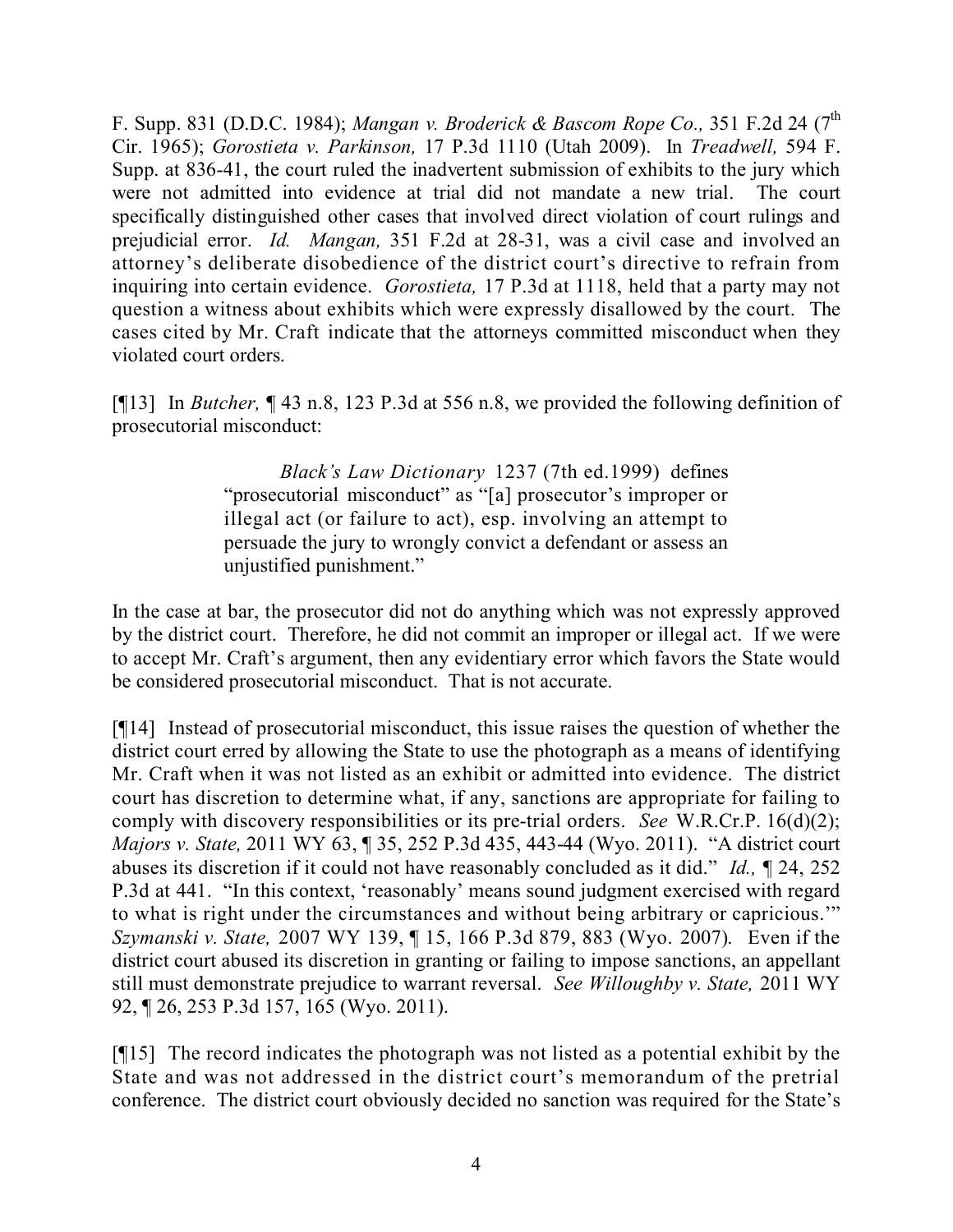failure to give notice of the photograph. Mr. Craft does not explain specifically how the district court abused its discretion by failing to sanction the prosecution for not listing the photograph as a potential exhibit. He also does not identify any rule of law which prohibits identification through the use of a photograph that is not entered into evidence.

[¶16] In addition, Mr. Craft was not prejudiced by the identification procedure because sufficient other evidence of Mr. Craft's identity as the perpetrator was presented at trial. Identification does not have to be proven by a witness positively identifying the accused in court; circumstantial evidence from which identity can be inferred is sufficient. *Coleman v. State,* 741 P.2d 99, 107 (Wyo. 1987); *Campbell v. State,* 589 P.2d 358, 368 (Wyo. 1979). *See also*, *McCarty v. State,* 616 P.2d 782, 785 (Wyo. 1980). Here, ALC testified that her father sexually abused her, and her mother testified that Mr. Craft was ALC's father. This evidence was sufficient to identify Mr. Craft as the perpetrator of the crime.

[¶17] *Fowler v. Tucker,* 2012 WL 5519743 (N.D.Fla. Sept. 28, 2012) (U.S. magistrate judge's report and recommendation adopted by district court at 2012 WL 5519741 (N.D. Fla. Nov. 14, 2012)), a habeas corpus action decided by the United States district court for the northern district of Florida, demonstrates how circumstantial evidence can be used to identify a defendant. *Fowler* also involved allegations of child sexual abuse. The victim testified at trial that "Earl" assaulted her. Like ALC, the victim was unable to identify the defendant in court as her assailant. The court ruled that "a witness's ability to point the defendant out in court is not a necessary component of the case." Instead, the identity of the perpetrator may be "inferred from circumstantial evidence, and the lack of direct, in-court identification, goes to the strength of the case." *Id.* at 20. The court found the evidence of the identification of the defendant as the perpetrator was sufficient because the victim stated that "Earl" assaulted her, the defendant was known by the name "Earl," and the defendant lived with the victim and her mother and had access to her at the time of the incident. *Id.* at 21.

# *2. Variance/Sufficiency of the Evidence*

[¶18] Mr. Craft contends there was an unconstitutional variance between the charges in the information and the charges proven at trial with regard to the dates of the abuse of AXC and PC. Mr. Craft's argument raises the constitutional issue of a fatal variance and questions the sufficiency of the evidence with regard to those counts. As a result, we must apply both standards of review. Our standard of review on the variance issue is *de novo* because it implicates constitutional notice requirements. *Dawes v. State,* 2010 WY 113, ¶ 17, 236 P.3d 303, 307 (Wyo. 2010). Reviewing a claim that the trial evidence was insufficient to support a conviction,

> we examine and accept as true the State's evidence and all reasonable inferences which can be drawn from it. We do not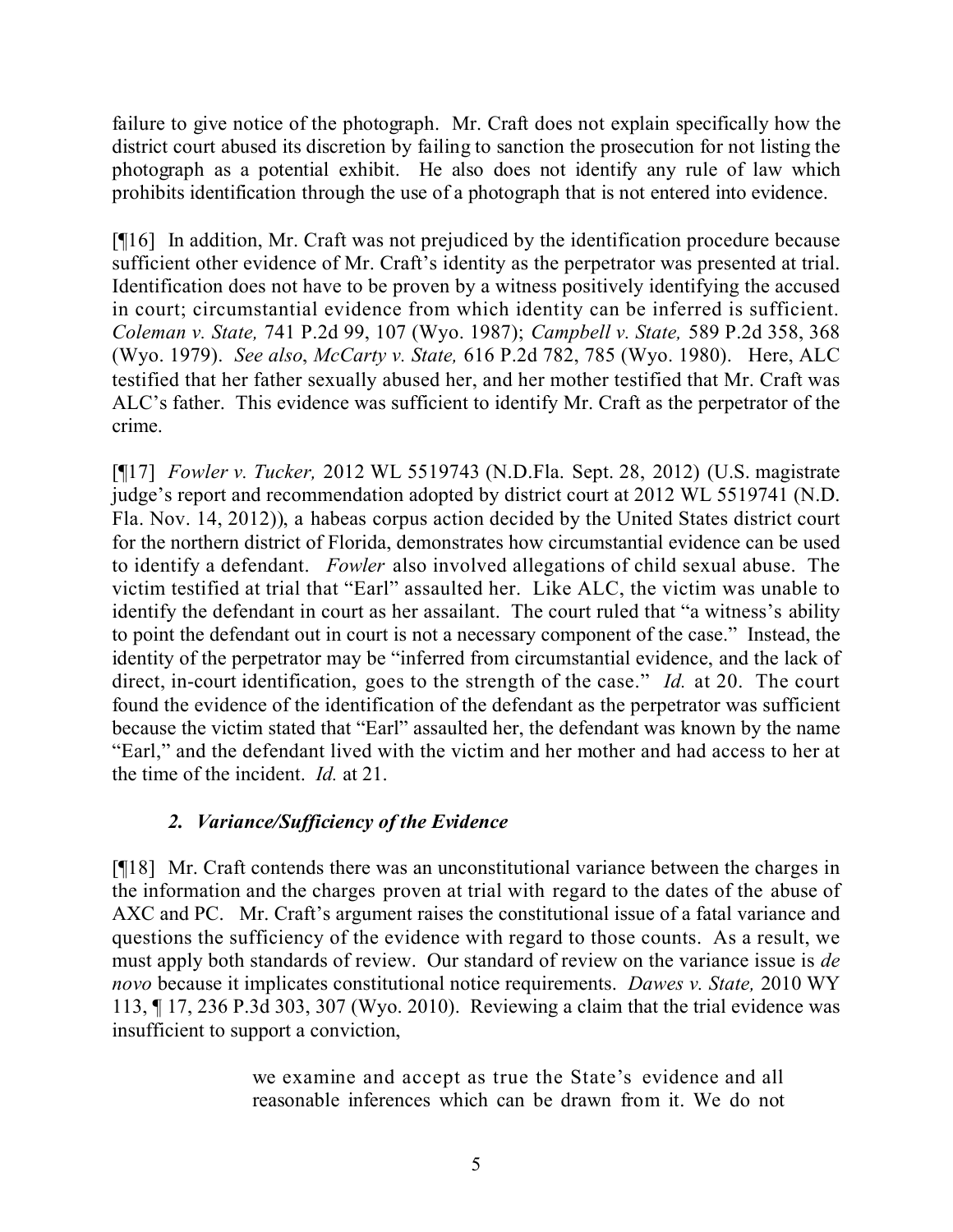consider conflicting evidence presented by the defendant. We do not substitute our judgment for that of the jury; rather, we determine whether a jury could have reasonably concluded each of the elements of the crime was proven beyond a reasonable doubt. This standard applies whether the supporting evidence is direct or circumstantial.

*Anderson v. State,* 2009 WY 119, ¶ 6, 216 P.3d 1143, 1145 (Wyo.2009), quoting *Martin v. State,* 2007 WY 2, ¶ 32, 149 P.3d 707, 715 (Wyo.2007).

*Id.*

[¶19] In determining whether an unconstitutional or fatal variance occurred, we consider two distinct questions. The first is whether there was a variance. "[A] variance occurs when the evidence presented at trial proves facts different from those alleged in the information or indictment." *Spagner v. State,* 2009 WY 12, ¶ 15, 200 P.3d 793, 800 (Wyo. 2009). If there was a variance, we move to the second question—whether it was fatal and, consequently, reversal is required. A variance is not fatal "unless the appellant could not have anticipated from the indictment or information what evidence would be admitted at trial, or the conviction would not bar subsequent prosecution." *Id.* 

[¶20] We explained the variance concepts in another way in *Weidt v. State,* 2002 WY 74, ¶ 9, 46 P.3d 846, 851 (Wyo. 2002) (citations omitted):

> [A] variance is fatal where the instruction submits a new and distinct offense to the jury. Instructing on one form of the offense where the information charges another form of the same offense is not reversible error absent a showing that the variance between the information and the instruction is material and prejudicial. Variances are material where they affect whether the defendant received adequate notice of the charges against him. Variances are prejudicial where they affect the defendant's ability to defend the charge against him.

[¶21] The information charged Mr. Craft with three counts, one for each girl. The charges pertaining to AXC and PC stated:

> **COMES NOW** the State of Wyoming . . . and hereby informs the Court and gives the Court to understand that [Mr. Craft],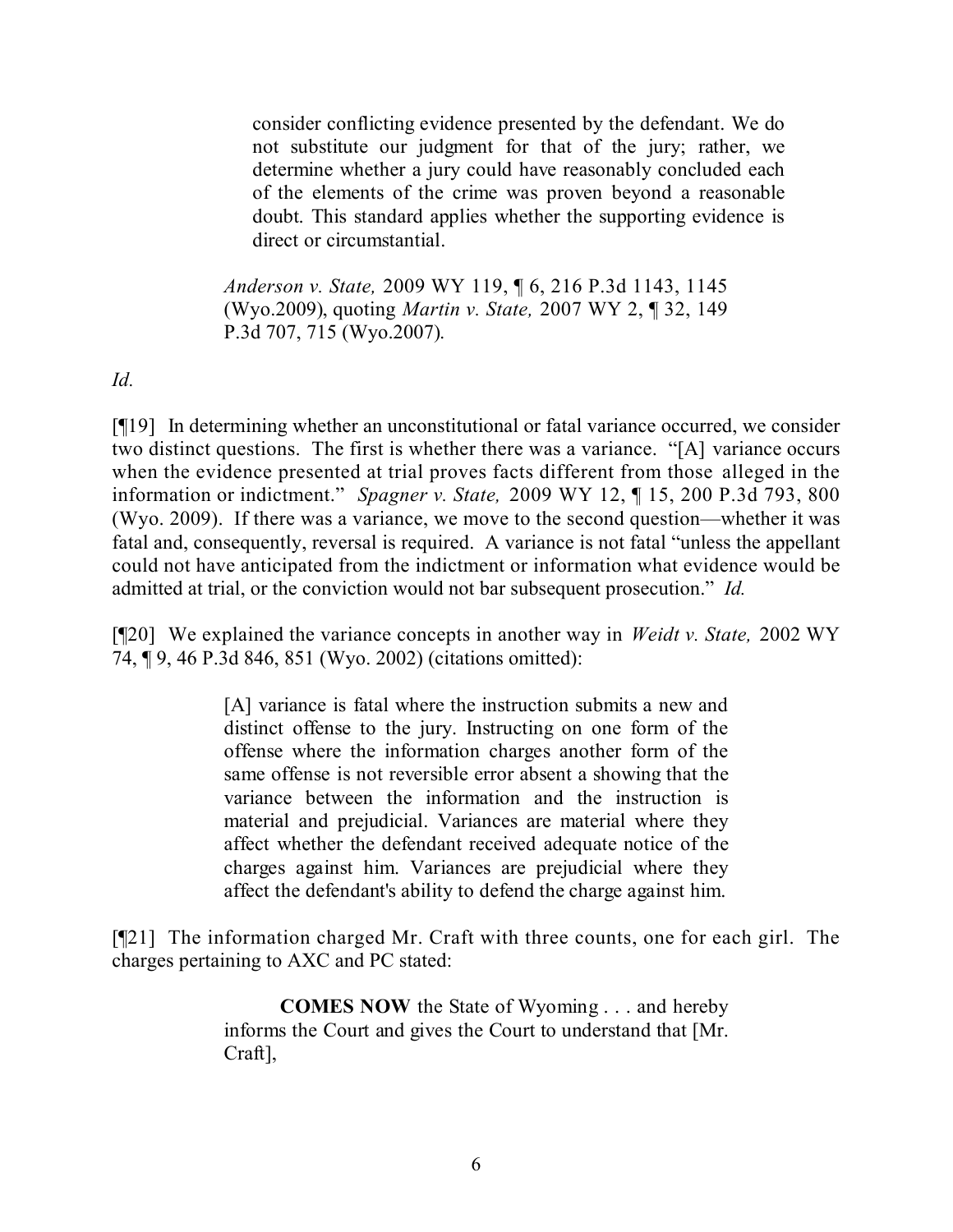#### COUNT I

On or between March 2009 and March 2010, in Campbell County, Wyoming, did inflict sexual intrusion on a minor being eighteen (18) years of age or older, the victim being less than eighteen (18) years of age, and the actor was the victim's legal guardian or an individual specified in W.S. 6-4-402 [incest statute], to wit: AXC . . . in violation of Wyoming Statute  $\S 6$ -2-314(a)(ii), a felony punishable under  $\S$  6-2-314(b) and  $\S$  6-10-102, by imprisonment for not more than fifty (50) years, a fine of not more than \$10,000, or both,

#### COUNT III

On or between March 2009 and March 2010, in Campbell County, Wyoming, did inflict sexual intrusion on a minor being eighteen (18) years of age or older, the victim being less than eighteen (18) years of age, and the actor was the victim's legal guardian or an individual specified in W.S. 6-4-402, to wit: PC  $\ldots$  in violation of Wyoming Statute § 6-2-314(a)(ii), a felony punishable under  $\S$  6-2-314(b) and  $\S$  6-10-102, by imprisonment for not more than fifty (50) years, a fine of not more than \$10,000, or both[.]

[¶22] The jury instructions given at trial stated in pertinent part:

#### Instruction No. 14

. . . .

The necessary elements of the crime of Sexual Abuse of a Minor in the First Degree, as charged in Count I of this case, are:

- 1. Between March 2009 and March 2010;
- 2. In Campbell County, Wyoming;
- 3. The Defendant, Douglas Howard Craft;
- 4. Inflicted sexual intrusion upon [AXC];
- 5. [AXC] was under the age of eighteen (18);
- 6. Douglas Howard Craft was [AXC's] legal guardian; and
- 7. Douglas Howard Craft was at least eighteen (18) years of age. . . . .

#### Instruction No. 16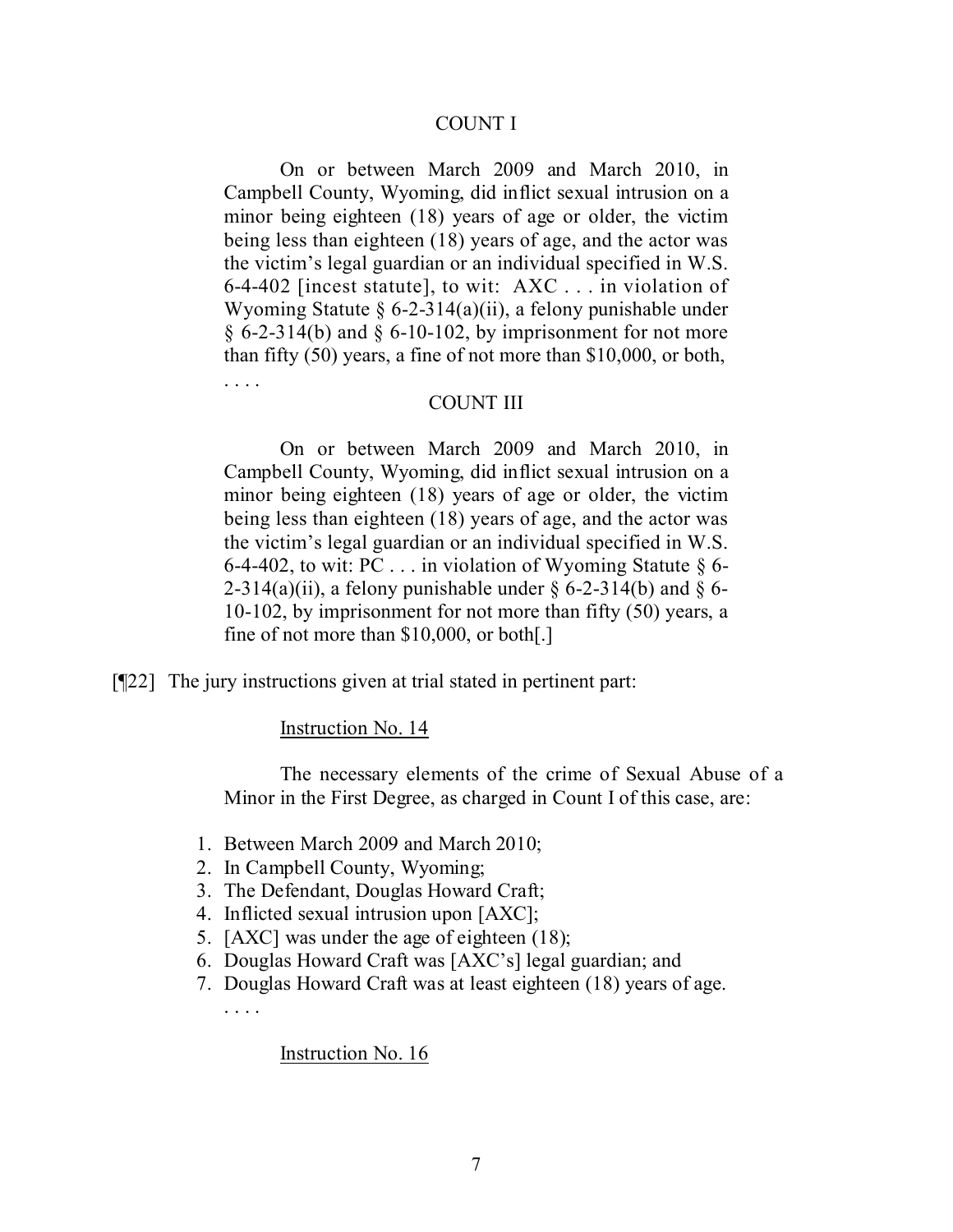The necessary elements of the crime of Sexual Abuse of a Minor in the First Degree, as charged in Count III of this case, are:

- 1. Between March 2009 and March 2010;
- 2. In Campbell County, Wyoming;
- 3. The Defendant, Douglas Howard Craft;
- 4. Inflicted sexual intrusion upon [PC];
- 5. [PC] was under the age of eighteen (18);
- 6. Douglas Howard Craft was [PC's] legal guardian; and
- 7. Douglas Howard Craft was at least eighteen (18) years of age.

The same elements were also provided to the jury earlier in the trial proceedings in Instruction No. 1.

[¶23] The information and jury instructions were virtually identical as they contained all of the same elements and the same dates. As such, there was no variance. Mr. Craft claims, however, that AXC's and PC's testimony did not establish the crimes occurred during the charged time frame. This argument questions the sufficiency of the evidence.

[¶24] In advancing his argument, Mr. Craft focuses on PC's statement that she talked to her sisters about the abuse immediately after it happened and then told her mother as soon as they returned home. Mr. Craft also points to AXC's statement that she talked to her sisters after she was abused and they told their mom a day later. The mother testified that she reported the incident to the police the day after learning of it. The detective testified that the mother made her report on August 25, 2010. Thus, Mr. Craft maintains the evidence established the abuse took place in August 2010, which was outside the charged period of March 2009 through March 2010. Mr. Craft's argument correctly recounts part of the evidence presented at trial; however, he does not apply the proper standard for reviewing the sufficiency of the evidence to support a criminal conviction which requires us to accept as true the State's evidence and give it all reasonable inferences. *See Dawes,* ¶ 17, 236 P.3d at 307.

[¶25] There is no doubt there were inconsistencies in AXC's and PC's testimony regarding the time of the abuse. As we have recognized before, such inconsistencies are not uncommon or unexpected for young victims of abuse. In *Spagner,* ¶ 17, 200 P.3d at 800-01, we remarked that "any reasonable defendant and his counsel would have anticipated that a [young] victim of repeated sexual abuse might not give a verbatim recital of her earlier reports of the crimes." Considering the evidence in the light most favorable to the State, we conclude the evidence was sufficient to support the convictions.

[¶26] AXC's birthday is in March and PC's birthday is in February. At the time of the trial in January 2012, PC was nine years old and in the fourth grade and AXC was ten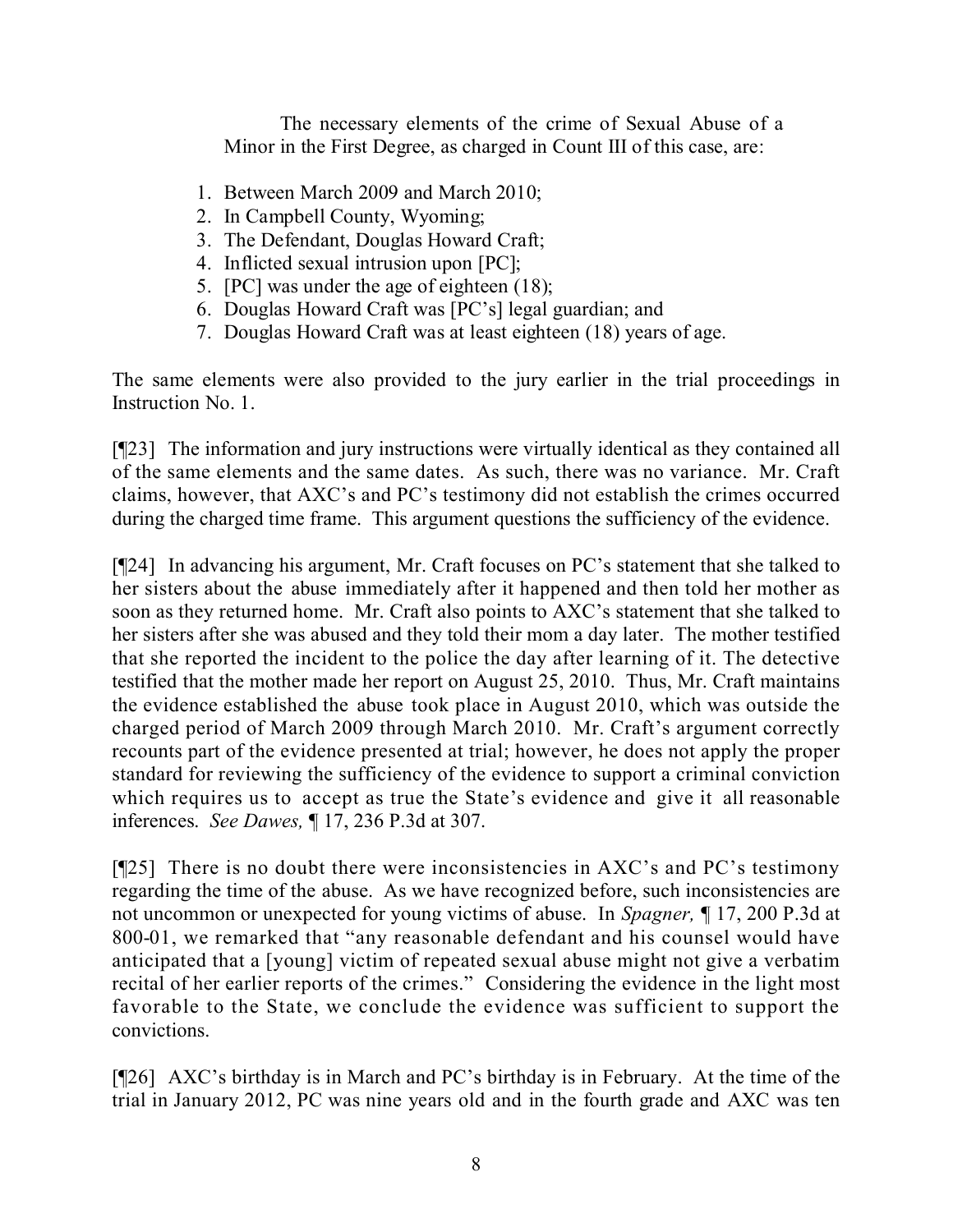years old and in the fifth grade. During the period specified in the information (March 2009 through March 2010), PC would have been seven or eight years old and in the first or second grade. AXC could have been seven, eight or nine years old because of her March birthday and in the second or third grade. AXS and PC both testified that when the abuse occurred the girls lived with their mother in the Gillette Apartments. The mother testified that they had lived in the Gillette Apartments for four years before moving in with her parents in July 2011.

[¶27] AXC seemed confused about the time of the abuse when she testified at trial. She thought she was ten years old when the abuse occurred but also confirmed that she was currently ten years old. She then stated that she could not remember how long ago the abuse occurred. During the forensic interview, she stated that she had just turned nine years old when the abuse occurred and it had happened in the spring.<sup>3</sup> PC told the forensic interviewer she thought she was seven or eight years old when her father abused her. AXC and ALC stated at the forensic interview that their father would abuse one girl and then have her send another one into his bedroom. ALC testified at trial the last time she was abused was a "couple of years ago" and she was in the third grade. This evidence, if believed by the jury, was sufficient to support a conclusion that Mr. Craft abused AXC and PC during the charged time period.

# *3. Expert Witness Testimony*

[¶28] Mr. Craft maintains the district court erred when it refused to allow Dr. Campbell to testify about the type of sexual abuse allegations in this case. We review the district court's decision as to the admissibility of evidence for abuse of discretion. *Szymanski,* ¶ 15, 166 P.3d at 883. A district court abuses its discretion if it could not have reasonably reached the conclusion it did. *Id.* 

[¶29] Dr. Campbell testified there are three types or varieties of sexual abuse allegations—confirmed, fabricated and false. He explained that "confirmed" allegations involve "a situation where there is a well defined chain of evidence conclusively demonstrating that the child or the children in question was sexually abused." Dr. Campbell defined "fabricated" allegations as "circumstances where someone sets out with premeditated malice to lead a child into false allegations of sexual abuse." "False" allegations occur when no abuse has occurred and there is no "premeditated malice to concoct fabricated allegations," but premature conclusions and rumor formation and dissemination lead to such allegations. His direct testimony then continued as follows:

 $\overline{a}$ <sup>3</sup> The district court instructed the jury as follows: "If you find that any statements made by any alleged victim in her forensic interview are inconsistent with the testimony said alleged victim gave in open court, then you may only consider such prior inconsistent statement for purposes of impeaching the testimony of the alleged victim." This ruling is not challenged on appeal.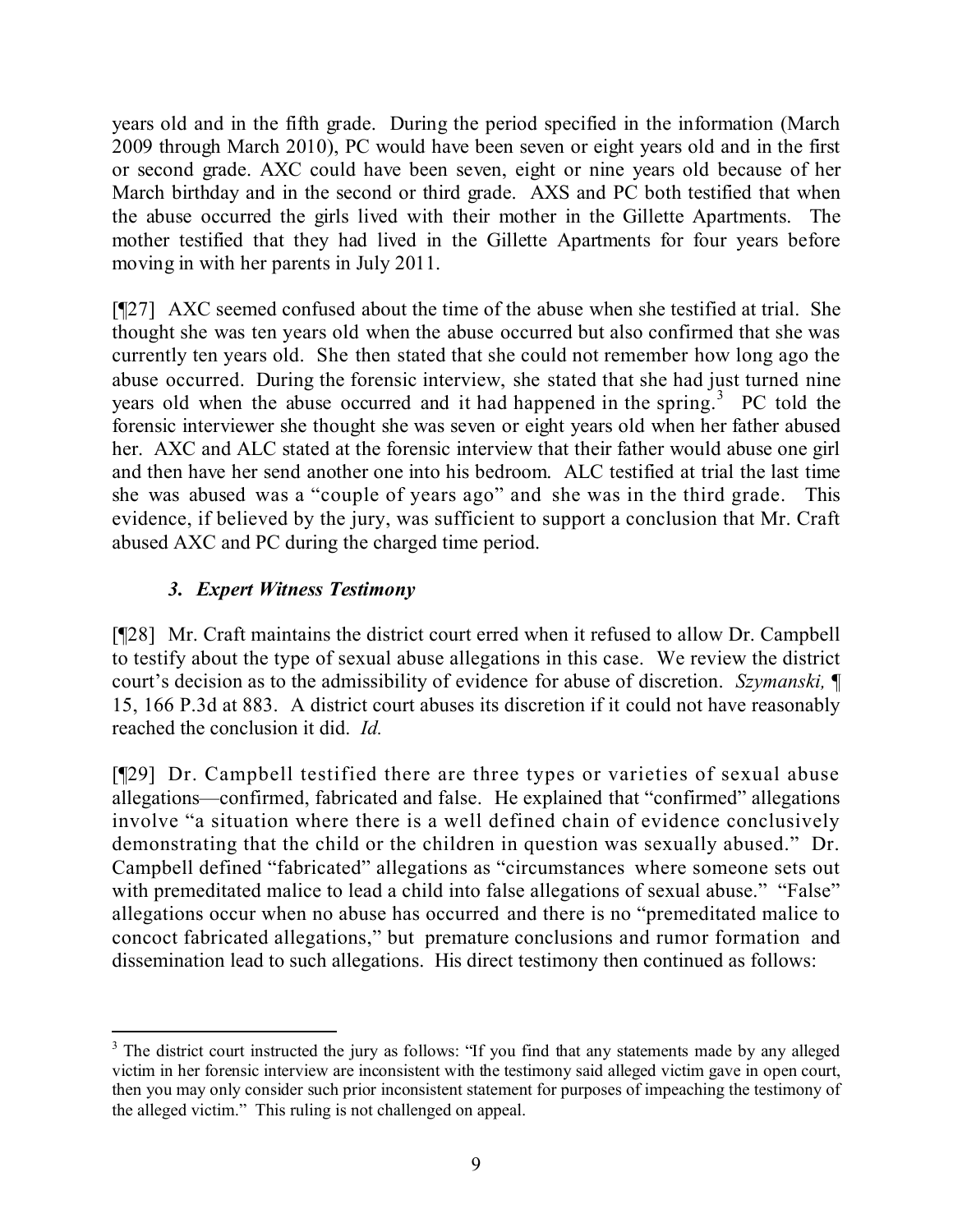Q. Based on your interpretation of the materials reviewed and the evidence presented in court, what is your opinion of the type of sexual abuse we're dealing with today?

[Prosecutor]: I would object, Your Honor. I think this invades the province of the jury.

THE COURT: Do you want to respond to that?

[Defense Counsel]: Your Honor, a witness can testify to their interpretation of the evidence. They cannot, you know, make an ultimate conclusion of that evidence, but they can still testify as to an interpretation of the evidence, even if it sort of dances around an ultimate conclusion. So long as Dr. Campbell doesn't say that this particular happened, he can most definitely testify to his interpretation of the evidence.

[Prosecutor]: Your Honor, he just identified two ways that this didn't happen and one way it actually did happen. The translation of that is going to that in his opinion either the defendant is guilty or he's not guilty. That goes to the ultimate issue this jury is supposed to decided, and that is inappropriate expert testimony.

THE COURT: Objection sustained.

[¶30] The State maintains Mr. Craft waived his right to contest the district court's ruling on appeal because he failed to make an offer of proof. W.R.E. 103 states in relevant part:

> **(a)** *Effect of Erroneous Ruling***.** – Error may not be predicated upon a ruling which admits or excludes evidence unless a substantial right of the party is affected, and

> . . . . (2) Offer of Proof*.* – In case the ruling is one excluding evidence, the substance of the evidence was made known to the court by offer or was apparent from the context within which questions were asked.

We explained the offer of proof requirement in *Bloomfield v. State,* 2010 WY 97, ¶ 23, 234 P.3d 366, 375 (Wyo. 2010) (citation omitted):

> [T]here is only one prudent way for an offer of proof to be made at trial. The attorney who seeks to offer evidence,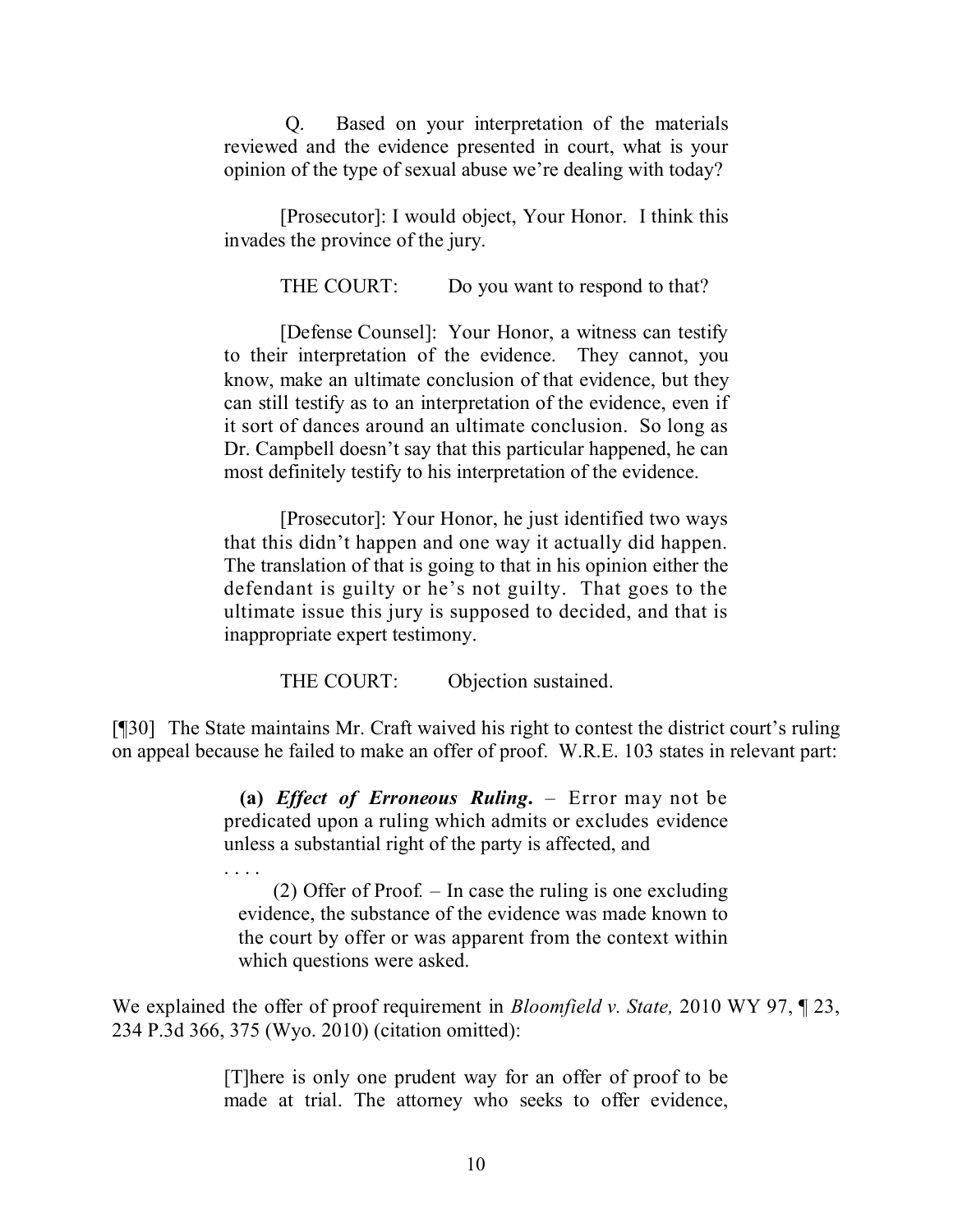which has been refused or to which an objection has been upheld, should take the initiative. The offer of proof should then take the form of counsel's eliciting the proposed testimony directly from the witness, or entering the tangible evidence in the record, all outside of the hearing of the jury.

When an appellant has failed to make an offer of proof, it "must result in a waiver of his ability to attribute error to the district court." *Silva v. State,* 2012 WY 37, ¶ 21, 271 P.3d 443, 450 (Wyo. 2012). Because Mr. Craft failed to make an offer of proof, we could wholly reject his claim on the basis of waiver. Nevertheless, even if we assume from the context of Dr. Campbell's testimony that he was going to testify that the girls' allegations were false or fabricated, we would also reject his claim that the district court abused its discretion because such testimony is inadmissible.

[¶31] Mr. Craft argues Dr. Campbell's opinion testimony was admissible under W.R.E. 702 and 704. W.R.E. 702 reads:

> If scientific, technical, or other specialized knowledge will assist the trier of fact to understand the evidence or to determine a fact in issue, a witness qualified as an expert by knowledge, skill, experience, training, or education, may testify thereto in the form of an opinion or otherwise.

W.R.E. 704 states: "Testimony in the form of an opinion or inference otherwise admissible is not objectionable because it embraces an ultimate issue to be decided by the trier of fact." However, we have repeatedly stated that these evidentiary rules do not allow any witness, whether lay or expert, to express an opinion as to the accused's guilt or the credibility of another witness. *See, e.g*., *Cureton v. State,* 2007 WY 168, ¶ 10, 169 P.3d 549, 551 (Wyo. 2007); *Carter v. State,* 2012 WY 109, ¶ 11, 282 P.3d 167, 170 (Wyo. 2012); *Hannon v. State,* 2004 WY 8, ¶ 88, 84 P.3d 320, 353 (Wyo. 2004).

[¶32] Mr. Craft contends that admission of Dr. Campbell's testimony was warranted by our decision in *Cureton*. Cureton was charged with various drug related offenses and one of the investigating officers testified as an expert witness about the common characteristics of methamphetamine use and trafficking. Cureton claimed reversible error occurred when the officer testified that certain facts in her case indicated drugs were being sold rather than simply used. *Cureton,* ¶¶ 8-9, 169 P.3d at 551. We held the testimony was permissible because the officer did not testify or offer any conclusion about whether Cureton was a drug dealer or guilty of any particular offense. *Id.,* ¶ 11, 169 P.3d at 551-52.

[¶33] It is true that Dr. Campbell's testimony was not a direct comment on Mr. Craft's guilt or innocence. However, the question posed by defense counsel eliciting Dr.